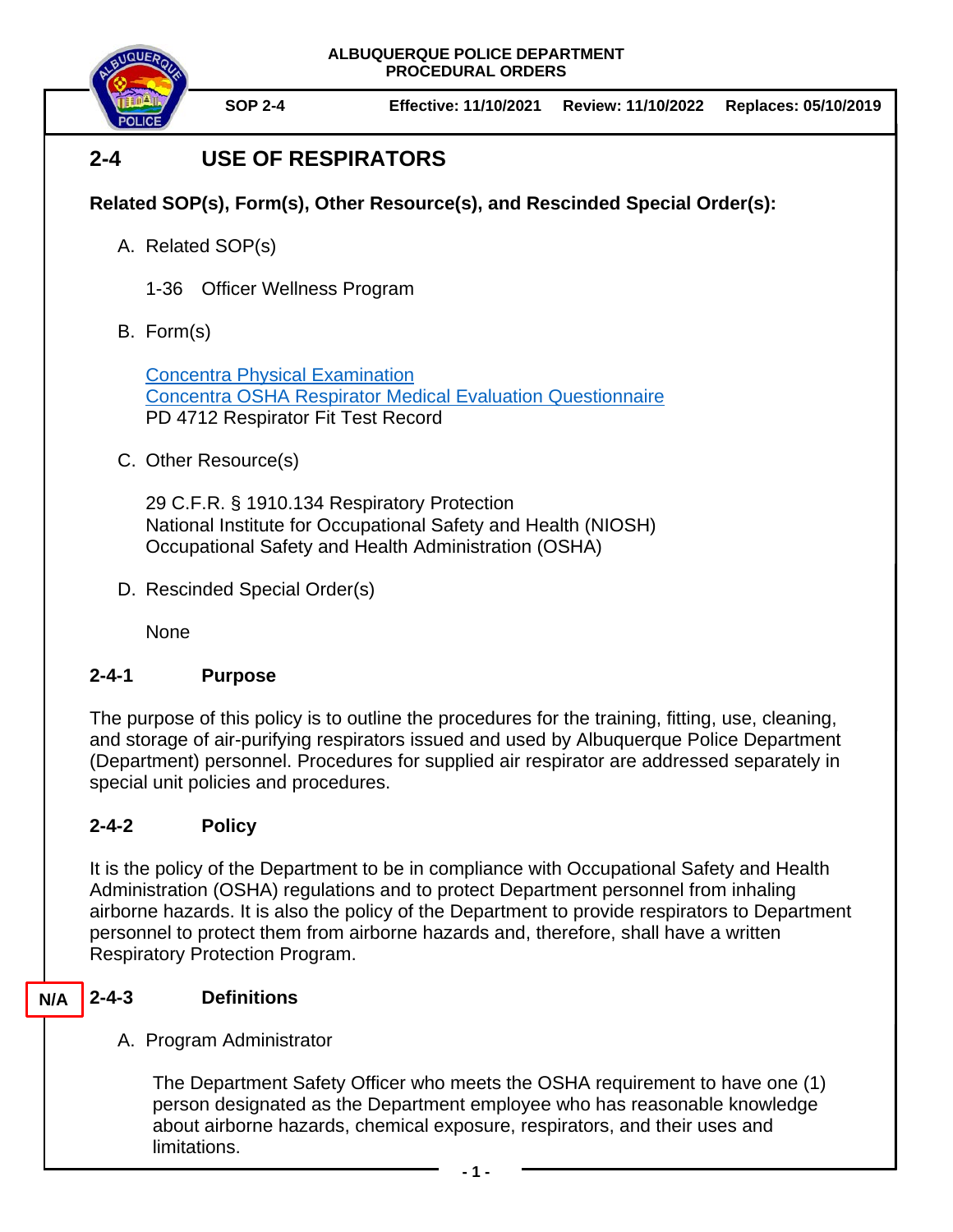

**SOP 2-4 Effective: 11/10/2021 Review: 11/10/2022 Replaces: 05/10/2019**

B. Respiratory Hazards

A threat that can include airborne contaminants, such as biological contaminants, dusts, mists, fumes, and gases, or oxygen-deficient atmospheres.

C. Respiratory Protection Program

A written Department program that is compliant with the OSHA respiratory protection standard and provides respirators suitable for their intended purpose. The program provides procedures specific to the worksite intended to prevent Department personnel from inhaling harmful contaminants in the workplace.

### **2-4-4 Medical Evaluations**

- A. Department personnel who are required to wear a respirator shall pass a medical evaluation before being fit tested and permitted to wear a respirator on the job.
	- 1. Department personnel who show signs or symptoms that affect their ability to wear a respirator shall have a more advanced medical evaluation.
- B. Medical Evaluation Procedures
	- 1. The medical evaluation will be conducted at the City of Albuquerque Employee Health Center and is valid for two (2) years.
	- 2. The Program Administrator shall provide Department personnel with Concentra's OSHA Respirator Medical Evaluation Questionnaire. Alternatively, Department personnel may obtain the questionnaire by requesting a copy from City Employee Health Center personnel or at [Concentra OSHA Respirator Medical Evaluation](https://www.concentra.com/-/media/project/concentra/dotcom/usa/files/forms/osha-respirator-medical-evaluation-questionaire.pdf?t=20200920014935)  [Questionnaire,](https://www.concentra.com/-/media/project/concentra/dotcom/usa/files/forms/osha-respirator-medical-evaluation-questionaire.pdf?t=20200920014935) consistent with SOP Officer Wellness Program.
	- 3. The Program Administrator shall get a recommendation from the Department's medical provider on whether or not personnel are medically able to wear a respirator.
	- 4. Department personnel shall be permitted to fill out the questionnaire in private, and on-duty. Department personnel shall either fax their completed questionnaires to the Employee Health Center at (505) 768-2823 or call the Employee Health Center at (505) 768-4630. Completed OSHA Certification Questionnaires are confidential.
		- a. If the Department medical provider determines that a further medical exam is required, Employee Health Center personnel will contact the employee.
		- b. The form is to be faxed to the Department's medical provider without review by management. Department personnel should contact the Employee Health Center if they would like to email the form.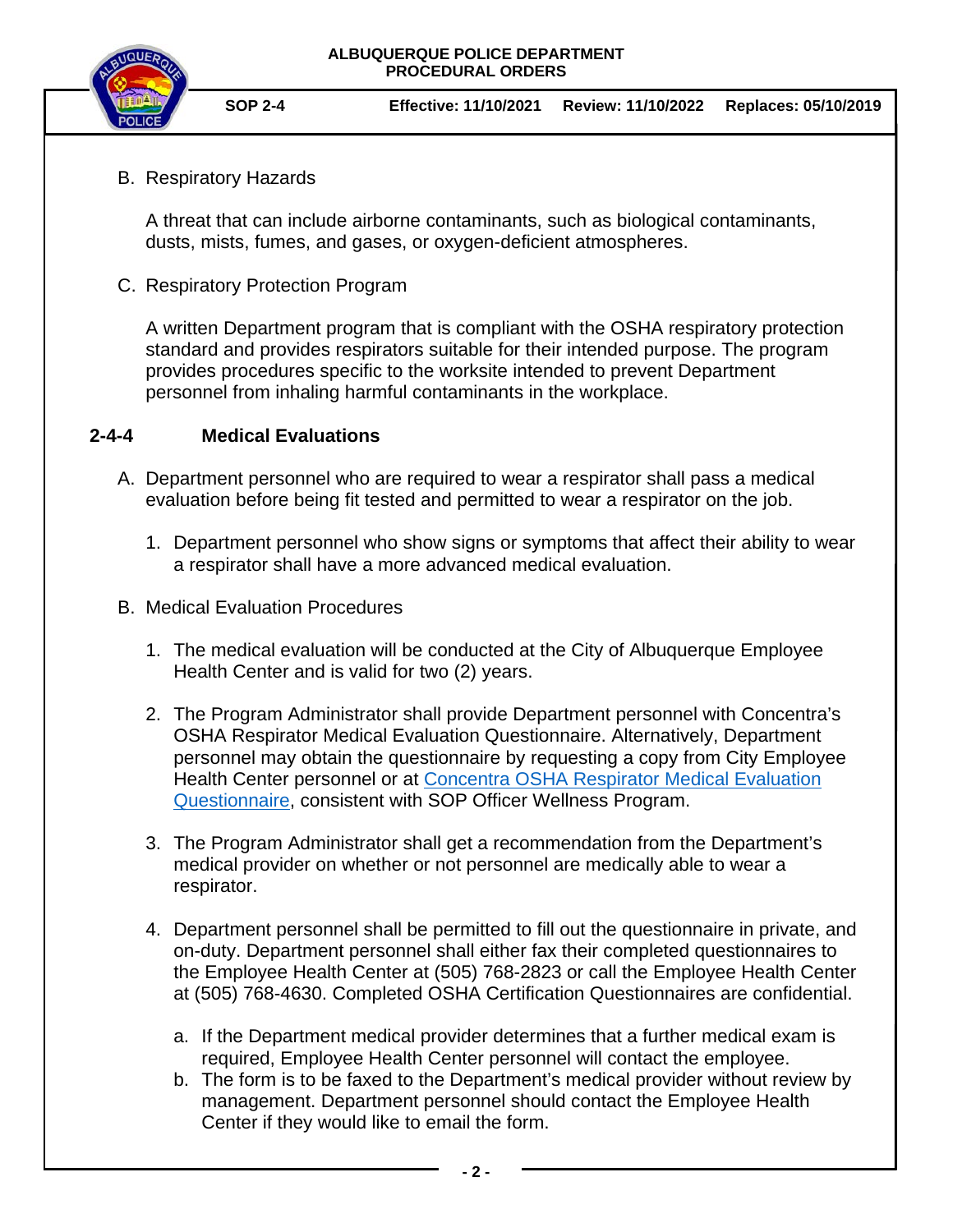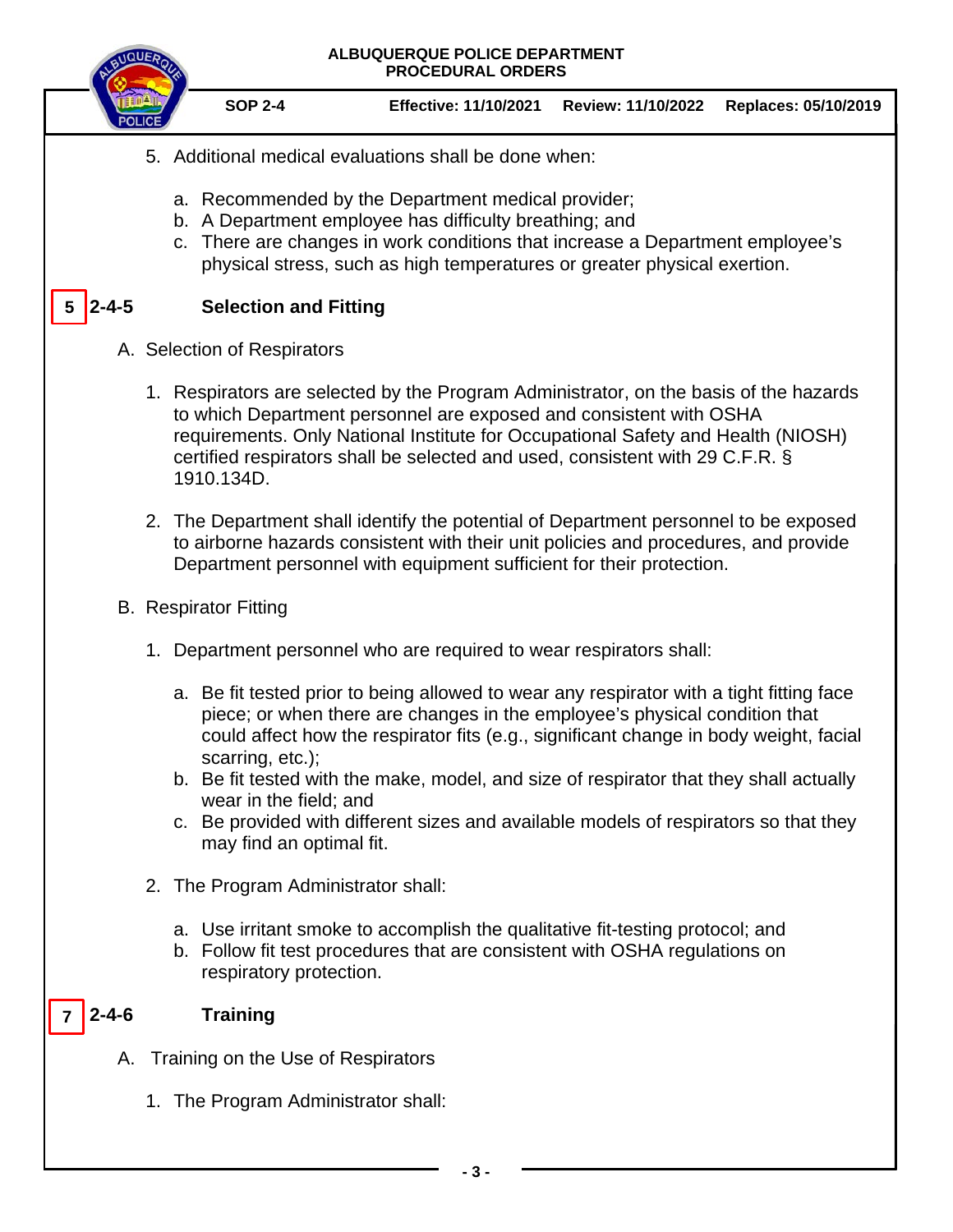

**SOP 2-4 Effective: 11/10/2021 Review: 11/10/2022 Replaces: 05/10/2019**

- a. Provide training to respirator users and their supervisors on the provisions of the Respiratory Protection Program and supervisory responsibilities under the program; and
- b. Document respirator training.
	- i. The Program Administrator shall record the employee's name and the brand, model, and size of the respirator that was fit tested in the documentation.
- 2. Department personnel shall:
	- a. Attend training prior to using a respirator in the workplace for:
		- i. Proper respirator selection for particular hazards; and
		- ii. The procedures for the proper use of respirators in routine and reasonably foreseeable emergencies, such as clandestine laboratory hazardous materials (HAZ-MAT) handling, crime scene processing, or riot control situations.
	- b. Demonstrate their understanding of the topics covered in the training.
- 3. Supervisors over the following areas within the Department shall assist the Program Administrator with training of the specific hazards associated with their special capacities of law enforcement:
	- a. Clandestine Laboratory Team;
	- b. Crime Scene Specialist (CSS) Unit;
	- c. Emergency Response Team (ERT);
	- d. Field Services Bureau (FSB) personnel;
	- e. Major Crime Scene Team (MCST);
	- f. Open Space Unit Dive Team; and
	- g. Special Operations Division.
- $7 \mid 2 4 7$

**5**

## **2-4-7 Use of Respirators**

- A. Respirators are typically used in two (2) different types of situations: **N/A**
	- 1. Routine or regular exposure to processes or activities involving airborne hazards; and
	- 2. Infrequent but predictable occasions where there is an airborne hazard exposure and emergencies.
	- B. Department personnel must use a respirator where respiratory hazards exist in order to protect the employee's health.
	- C. The Program Administrator shall:
		- 1. Keep track of respirator fit-testing, use, storage, cleaning, and maintenance;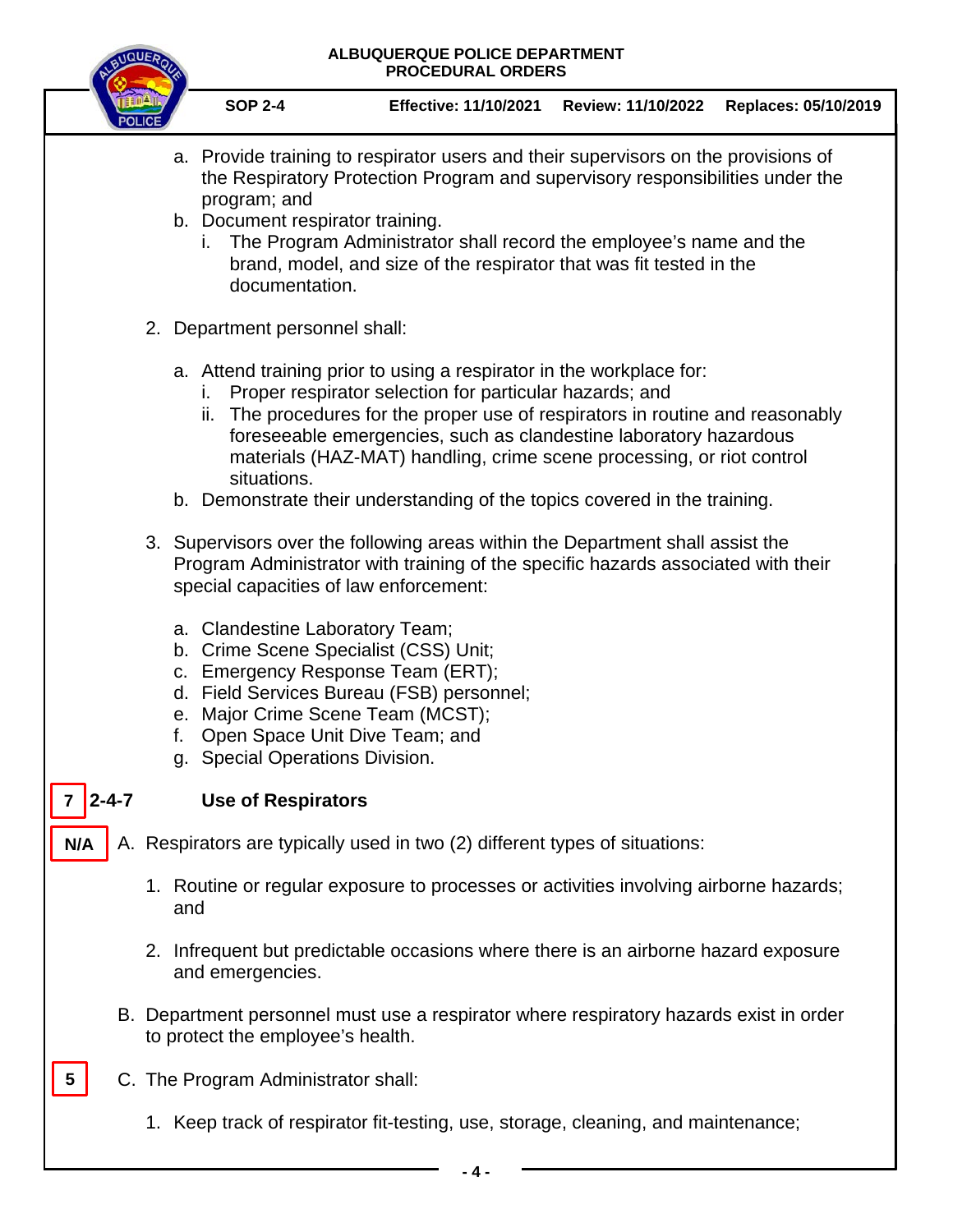

**SOP 2-4 Effective: 11/10/2021 Review: 11/10/2022 Replaces: 05/10/2019**

- 2. Oversee the development of the Respiratory Protection Program;
	- a. The Program Administrator shall work with the chain of command of each unit that wears respirators, and make sure the Respiratory Protection Program is properly carried out at the workplace.
- 3. Evaluate the Respiratory Protection Program regularly to make sure procedures are followed, respirator use is monitored and respirators continue to provide adequate protection when job conditions change;
- 4. Ensure supervisors are trained and approved to conduct fit tests; and
- 5. Ensure supervisors over the following areas assist with adhering to the Respiratory Protection Program requirements:
	- a. Clandestine Laboratory Team;
	- b. Crime Scene Specialist (CSS) Unit;
	- c. Emergency Response Team (ERT);
	- d. Field Services Bureau (FSB) personnel.;
	- e. Major Crime Scene Team (MCST);
	- f. Open Space Unit Dive Team; and
	- g. Special Operations Division.
- D. Supervisors shall:
	- 1. Be responsible for ensuring that the Respiratory Protection Program is implemented in their units;
	- 2. Be knowledgeable about the Respiratory Protection Program and ensure that the Respiratory Protection Program is understood and followed by the personnel in their chain of command;
	- 3. Ensure that personnel under their supervision have received appropriate training, fit testing, and a medical evaluation;
	- 4. Ensure the availability of appropriate respirators and accessories;
	- 5. Be aware of tasks requiring the use of respiratory protection, as well as other necessary Personal Protection Equipment (PPE);
	- 6. Enforce the proper use of respiratory protection when necessary;
	- 7. Ensure that respirators are properly cleaned, maintained, and stored according to the respiratory protection plan and manufacturer instructions which are included with the respirators, or available on the manufacturers web page;
	- 8. Ensure that respirators fit well and do not cause discomfort;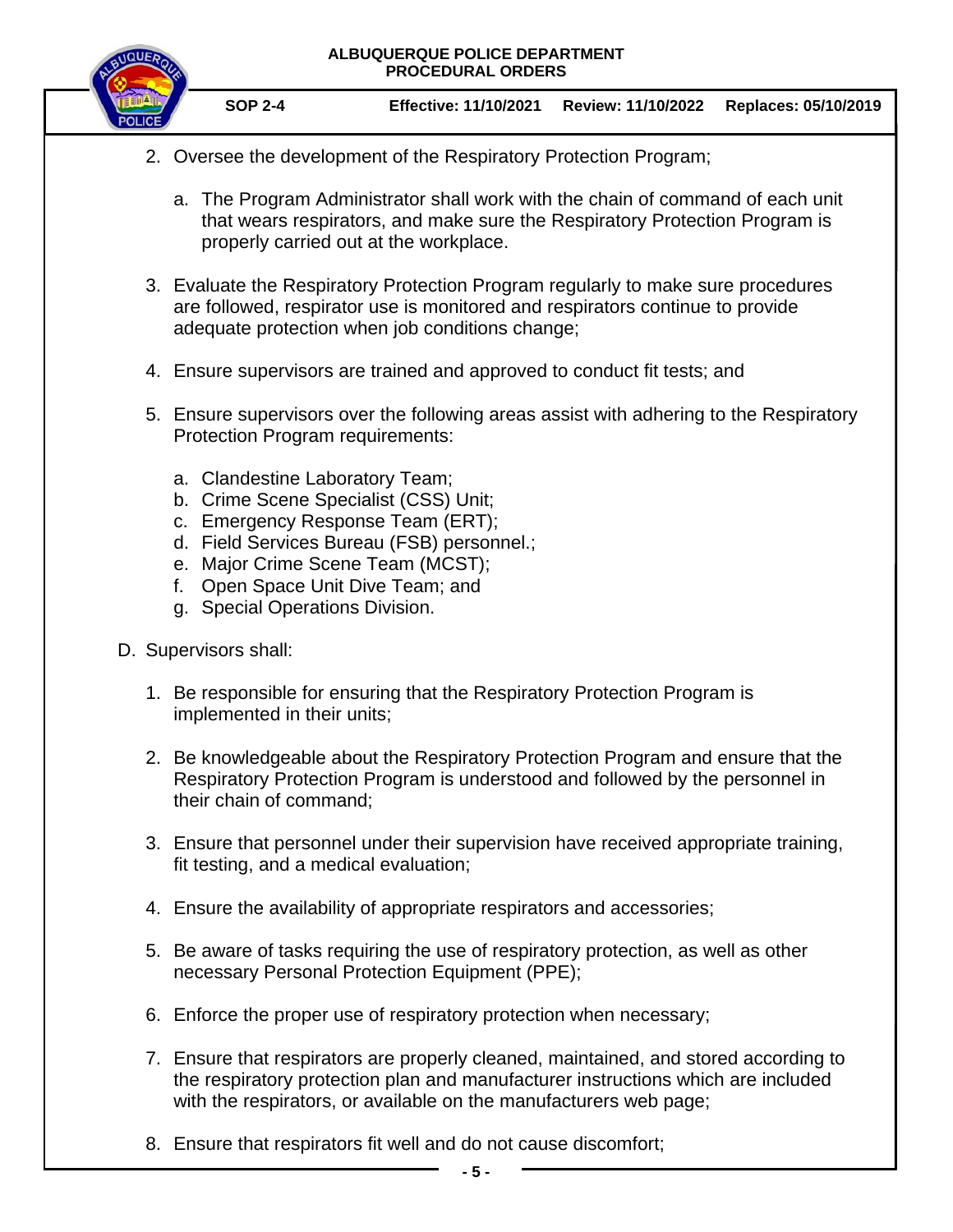

**SOP 2-4 Effective: 11/10/2021 Review: 11/10/2022 Replaces: 05/10/2019**

- 9. Continually monitor work areas and operations to identify possible respiratory hazards; and
- 10.Coordinate with the Program Administrator on how to address respiratory hazards or other concerns regarding the Respiratory Protection Program.

### E. Maintenance

- 1. Department personnel shall:
	- a. Be responsible for wearing their respirator when and where they are required and in the manner in which they were trained;
	- b. Care for and maintain their respirators as instructed;
	- c. Store respirators in a cool, clean, secure dry area, and consistent with the manufacturer's recommendations;
	- d. Ensure respirators are cleaned, maintained, and disinfected after use in a hazardous environment, and as often as necessary consistent with the manufacturer recommendations;
	- e. Change canisters after use in hazardous environments per the manufactures requirement;
	- f. Inform their supervisor if the respirator no longer fits well, and request a new one that fits properly;
	- g. Inform their supervisor or the Program Administrator of any respiratory hazards that they feel may not be adequately addressed in the workplace and of any other concerns that they have regarding the Respiratory Protection Program;
	- h. Inform their supervisor of a need for a medical reevaluation;
	- i. Leave the work area and go to a safe area to maintain their respirator for the following reasons:
		- i. To clean their respirator if the respirator is impeding their ability to work;
		- ii. To change filters or cartridges; and
		- iii. To inspect the respirator if it stops functioning as intended.
	- j. Use their respirators under conditions specified by the respiratory protection program, under the direction of the manufacturer's recommendations, and consistent with the training they receive on the use of the particular model;
	- k. Conduct positive or negative pressure user seal checks each time that they wear their respirator; and
	- l. When feasible, notify their supervisor prior to leaving the work area to perform respirator safety checks or maintenance.
- 2. Department personnel shall not:
	- a. Use the respirator in a manner for which it is not certified by NIOSH or by its manufacturer;
	- b. Wear tight-fitting respirators if they have any condition that prevents them from achieving a good seal; or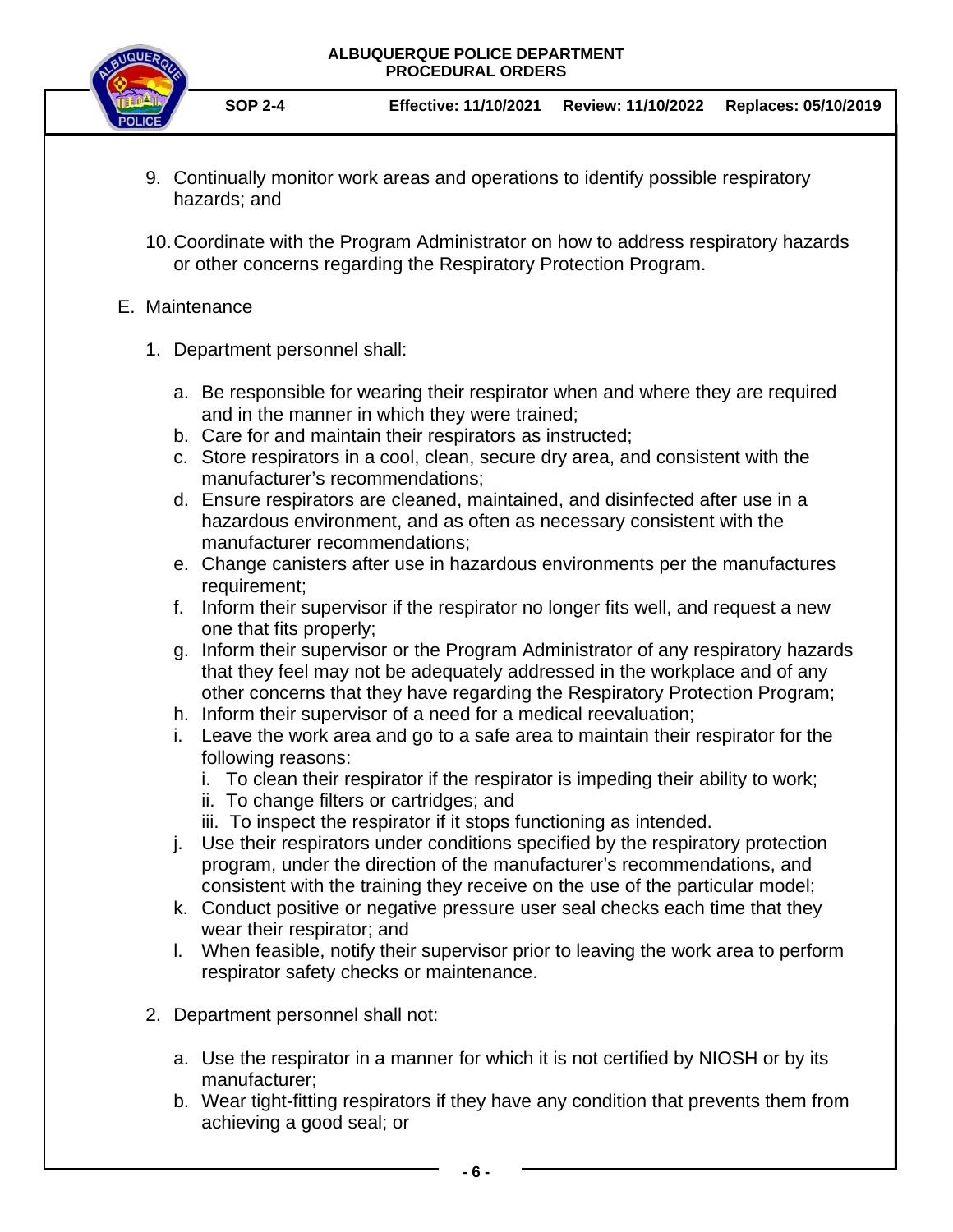|             |                                                                                                                                                                                                   | ALBUQUERQUE POLICE DEPARTMENT<br><b>PROCEDURAL ORDERS</b>                                                                                                                                        |                                                                                                                                                                                                                                     |                    |                      |  |
|-------------|---------------------------------------------------------------------------------------------------------------------------------------------------------------------------------------------------|--------------------------------------------------------------------------------------------------------------------------------------------------------------------------------------------------|-------------------------------------------------------------------------------------------------------------------------------------------------------------------------------------------------------------------------------------|--------------------|----------------------|--|
|             |                                                                                                                                                                                                   | <b>SOP 2-4</b>                                                                                                                                                                                   | <b>Effective: 11/10/2021</b>                                                                                                                                                                                                        | Review: 11/10/2022 | Replaces: 05/10/2019 |  |
|             |                                                                                                                                                                                                   | piece-to-face seal.                                                                                                                                                                              | c. Wear headphones, jewelry, or other articles that may interfere with the face                                                                                                                                                     |                    |                      |  |
|             | F. Defective Respirators                                                                                                                                                                          |                                                                                                                                                                                                  |                                                                                                                                                                                                                                     |                    |                      |  |
|             |                                                                                                                                                                                                   | 1. Department personnel shall immediately take respirators that are defective or have<br>defective parts out-of-service.                                                                         |                                                                                                                                                                                                                                     |                    |                      |  |
|             |                                                                                                                                                                                                   | a. Respirators that are removed from service shall be stored separately or<br>otherwise marked so that they are not inadvertently reissued prior to repairs<br>being conducted.                  |                                                                                                                                                                                                                                     |                    |                      |  |
|             |                                                                                                                                                                                                   | 2. If during an inspection Department personnel discover a defect in a respirator, they<br>shall bring the defect to their supervisor's attention.                                               |                                                                                                                                                                                                                                     |                    |                      |  |
|             |                                                                                                                                                                                                   | and size.                                                                                                                                                                                        | a. Department personnel shall be given a replacement of the same make, model,                                                                                                                                                       |                    |                      |  |
| $2 - 4 - 8$ |                                                                                                                                                                                                   | Program                                                                                                                                                                                          | <b>Regular Evaluation of the Effectiveness of the Respiratory Protection</b>                                                                                                                                                        |                    |                      |  |
|             | A. The Program Administrator and supervisors shall conduct periodic evaluations of the<br>workplace to ensure that the provisions of the Respiratory Protection Program are<br>being implemented. |                                                                                                                                                                                                  |                                                                                                                                                                                                                                     |                    |                      |  |
|             |                                                                                                                                                                                                   | 1. The evaluations shall include regular consultations with Department personnel who<br>use respirators and their supervisors, site inspections, air monitoring, and a review<br>of records; and |                                                                                                                                                                                                                                     |                    |                      |  |
|             |                                                                                                                                                                                                   | inspection log.                                                                                                                                                                                  | 2. The Program Administrator shall identify and address and problems and note it the                                                                                                                                                |                    |                      |  |
|             |                                                                                                                                                                                                   |                                                                                                                                                                                                  | a. The findings shall be reported to the employee's chain of command. The report<br>shall list plans to correct deficiencies in the Respiratory Protection Program and<br>target dates for the implementation of those corrections. |                    |                      |  |
| $2 - 4 - 9$ |                                                                                                                                                                                                   |                                                                                                                                                                                                  | <b>Documentation and Record Keeping</b>                                                                                                                                                                                             |                    |                      |  |
| 5           |                                                                                                                                                                                                   | A. The Program Administrator shall:                                                                                                                                                              |                                                                                                                                                                                                                                     |                    |                      |  |
|             |                                                                                                                                                                                                   |                                                                                                                                                                                                  | 1. Maintain copies of training materials and fit test records; and                                                                                                                                                                  |                    |                      |  |
|             |                                                                                                                                                                                                   |                                                                                                                                                                                                  | a. These records shall be updated as new personnel are trained, as existing<br>personnel receive refresher training, and as new fit tests are conducted.                                                                            |                    |                      |  |
|             |                                                                                                                                                                                                   | wear a respirator.                                                                                                                                                                               | 2. Only retain the physician's written recommendation regarding personnel's ability to<br>- 7 -                                                                                                                                     |                    |                      |  |